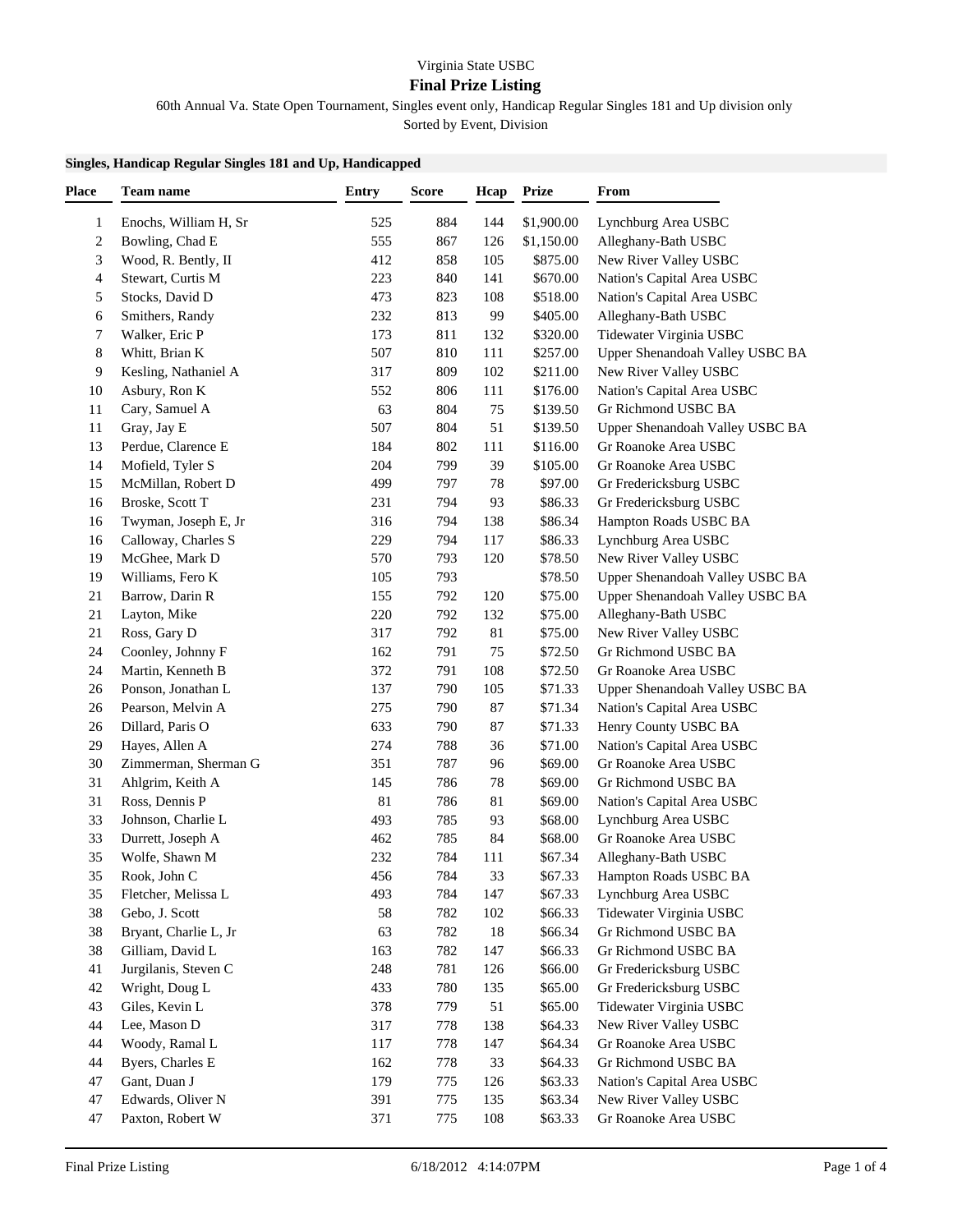| 50  | McClay, Charles R, Jr   | 327 | 774 | 105    | \$63.00 | Nation's Capital Area USBC      |
|-----|-------------------------|-----|-----|--------|---------|---------------------------------|
| 51  | Foster, Ronald          | 68  | 773 | 126    | \$62.00 | Nation's Capital Area USBC      |
| 51  | Beasley, Terri J        | 134 | 773 | 147    | \$62.00 | <b>Appomattox River USBC</b>    |
| 51  | Mitchum, Charles D      | 143 | 773 | 93     | \$62.00 | Tidewater Virginia USBC         |
| 51  | Walls, Darius K         | 273 | 773 | 108    | \$62.00 | Nation's Capital Area USBC      |
| 51  | Dalton, Bryan A         | 432 | 773 | 147    | \$62.00 | <b>Blue Ridge USBC</b>          |
| 56  | Fillis, John R          | 4   | 772 | $30\,$ | \$61.00 | Gr Fredericksburg USBC          |
| 56  | Camper, Billy G         | 26  | 772 | 108    | \$61.00 | Gr Roanoke Area USBC            |
| 58  | Pennix, George M        | 229 | 771 | 144    | \$60.00 | Lynchburg Area USBC             |
| 58  | Senay, Matthew S        | 600 | 771 | 39     | \$60.00 | Gr Richmond USBC BA             |
| 58  | Parks, Steven R         | 348 | 771 | 123    | \$60.00 | <b>Bristol USBC BA</b>          |
| 61  | Larkin, Ken R           | 98  | 770 | 87     | \$58.75 | Nation's Capital Area USBC      |
| 61  | Lewis, William L        | 195 | 770 | 105    | \$58.75 | Nation's Capital Area USBC      |
| 61  | Pritchett, Eddie D      | 615 | 770 | 117    | \$58.75 | Danville USBC                   |
| 61  | Roath, Larry D          | 499 | 770 | 78     | \$58.75 | Gr Fredericksburg USBC          |
| 65  | Parrish, Anthony C      | 295 | 769 | 21     | \$58.00 | Gr Richmond USBC BA             |
| 66  | Shumate, Rufus D        | 286 | 768 | 126    | \$58.00 | New River Valley USBC           |
| 67  | Heltzel, Brian A        | 252 | 767 | 93     | \$57.00 | Upper Shenandoah Valley USBC BA |
| 67  | Gee, Lloyd E            | 487 | 767 | $42\,$ | \$57.00 | <b>Appomattox River USBC</b>    |
| 69  | Yarbrough, David J      | 412 | 766 | 120    | \$56.33 | New River Valley USBC           |
| 69  | Cox, Billy J            | 335 | 766 | 78     | \$56.33 | <b>Appomattox River USBC</b>    |
| 69  | Callahan, Larry E       | 347 | 766 | 141    | \$56.34 | New River Valley USBC           |
| 72  | Jaco, Richard E         | 18  | 765 | 111    | \$56.00 | Piedmont USBC BA                |
| 73  | Vetter, Jonathan E      | 251 | 764 | 90     | \$54.75 | Tidewater Virginia USBC         |
| 73  | Williams, James E, Sr   | 382 | 764 | 57     | \$54.75 | Nation's Capital Area USBC      |
| 73  | King, Charles A         | 395 | 764 | 69     | \$54.75 | Nation's Capital Area USBC      |
| 73  | Holofchak, Chris        | 28  | 764 | 27     | \$54.75 | Lynchburg Area USBC             |
| 77  | Al-Sakran, Nasr A       | 98  | 763 | 108    | \$53.67 | Nation's Capital Area USBC      |
| 77  | Kohler, Glenn, Jr       | 311 | 763 | 102    | \$53.66 | Central Shenandoah Valley USBC  |
| 77  | Legates, James A        | 435 | 763 | 111    | \$53.67 | Upper Shenandoah Valley USBC BA |
| 80  | Dean, Alex W            | 439 | 762 | 57     | \$53.00 | Gr Richmond USBC BA             |
| 80  | Bailey, Justin L        | 568 | 762 | 144    | \$53.00 | Nation's Capital Area USBC      |
| 82  | Cottrell, Charles W, Sr | 339 | 761 | 129    | \$52.50 | Gr Richmond USBC BA             |
| 82  | Godsey, Eric J          | 9   | 761 | 63     | \$52.50 | Hampton Roads USBC BA           |
| 84  | Adcock, Joseph A        | 547 | 760 | 117    | \$51.40 | Hampton Roads USBC BA           |
| 84  | Lyon, Trevor W          | 181 | 760 | 135    | \$51.40 | Piedmont USBC BA                |
| 84  | Cottrell, Charles W, Jr | 338 | 760 | 93     | \$51.40 | Gr Richmond USBC BA             |
| 84  | Derr, Joshua N          | 104 | 760 | 132    | \$51.40 | Hampton Roads USBC BA           |
| 84  | Pearson, Harry C, Jr    | 366 | 760 | 108    | \$51.40 | Hampton Roads USBC BA           |
| 89  | Thomas, Addison F, Jr   | 78  | 759 | 111    | \$49.75 | Lynchburg Area USBC             |
| 89  | Matthews, Larryl A      | 210 | 759 | 54     | \$49.75 | Nation's Capital Area USBC      |
| 89  | Baggerly, Andrew T      | 281 | 759 | 78     | \$49.75 | Danville USBC                   |
| 89  | Griffin, William N      | 391 | 759 | 144    | \$49.75 | New River Valley USBC           |
| 93  | Wade, Clint T           | 64  | 758 | 51     | \$49.00 | <b>Appomattox River USBC</b>    |
| 93  | Johnson, Forrest E      | 444 | 758 | 147    | \$49.00 | Central Shenandoah Valley USBC  |
| 95  | Bennett, Michael        | 78  | 757 | 138    | \$47.50 | Lynchburg Area USBC             |
| 95  | Byer, Timothy (Timmy) G | 220 | 757 | 48     | \$47.50 | Alleghany-Bath USBC             |
| 95  | Howard, Kenneth D       | 246 | 757 | 96     | \$47.50 | Gr Fredericksburg USBC          |
| 95  | Whitt, Kevin N          | 322 | 757 | 147    | \$47.50 | South Boston USBC               |
| 95  | Gunter, Tony W          | 494 | 757 | 144    | \$47.50 | Lynchburg Area USBC             |
| 95  | Holloway, Terry C       | 51  | 757 | 108    | \$47.50 | Gr Fredericksburg USBC          |
| 101 | Norton, Donald R        | 5   | 756 | 45     | \$46.00 | Gr Fredericksburg USBC          |
| 101 | Van Leliveld, Jack C    | 23  | 756 | 117    | \$46.00 | Hampton Roads USBC BA           |
| 103 | Jackson, Robert N, Jr   | 59  | 755 | $87\,$ | \$45.34 | South Boston USBC               |
| 103 | Reese, Brian M          | 76  | 755 | 57     | \$45.33 | Tidewater Virginia USBC         |
| 103 | Fairley, Richard F, Jr  | 600 | 755 | 57     | \$45.33 | Gr Richmond USBC BA             |
| 106 | Sawyer, Steven M, Sr    | 349 | 754 | 126    | \$44.25 | Tidewater Virginia USBC         |
| 106 | Blanton, Brandon P      | 4   | 754 |        | \$44.25 | Gr Fredericksburg USBC          |
|     |                         |     |     | 75     |         |                                 |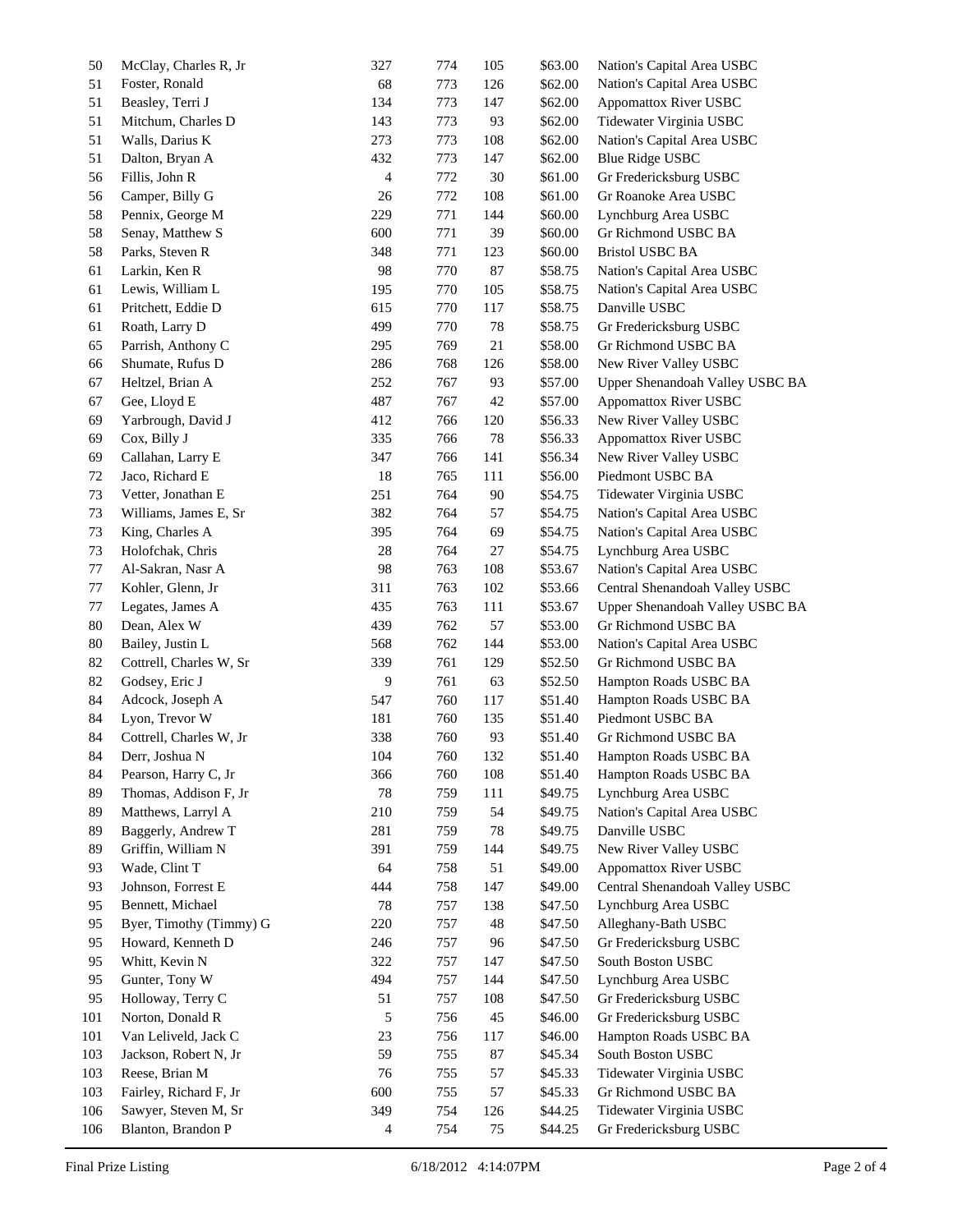| 106 | Blevins, David S        | 495 | 754 | 108 | \$44.25 | <b>Blue Ridge USBC</b>          |
|-----|-------------------------|-----|-----|-----|---------|---------------------------------|
| 106 | Tapscott, Steve H       | 438 | 754 | 48  | \$44.25 | Gr Richmond USBC BA             |
| 110 | Knight, Michael S       | 112 | 753 | 51  | \$43.50 | Lynchburg Area USBC             |
| 110 | Cox, Raymond M          | 413 | 753 | 21  | \$43.50 | Nation's Capital Area USBC      |
| 112 | Bonar, Jeremy L         | 151 | 752 | 147 | \$42.50 | Upper Shenandoah Valley USBC BA |
| 112 | Parks, Cumberland A     | 209 | 752 | 81  | \$42.50 | Nation's Capital Area USBC      |
| 112 | Pittman, Robyn G        | 344 | 752 | 147 | \$42.50 | Tidewater Virginia USBC         |
| 112 | Jones, Stephan L        | 538 | 752 | 45  | \$42.50 | Gr Roanoke Area USBC            |
| 116 | Richardson, Kaye        | 596 | 751 | 111 | \$41.25 | Gr Roanoke Area USBC            |
| 116 | Hooper, Eric S          | 607 | 751 | 132 | \$41.25 | Tidewater Virginia USBC         |
| 116 | Boschen, Henry C, III   | 111 | 751 | 111 | \$41.25 | Gr Richmond USBC BA             |
| 116 | Durrer, Richard W       | 242 | 751 | 63  | \$41.25 | Piedmont USBC BA                |
| 120 | Jacobs, Jeff L          | 258 | 750 | 45  | \$40.00 | Nation's Capital Area USBC      |
| 120 | Cayton, Louis H         | 351 | 750 | 111 | \$40.00 | Gr Roanoke Area USBC            |
| 120 | Inskeep, M Byrd         | 379 | 750 | 138 | \$40.00 | Piedmont USBC BA                |
| 123 | Tschupp, Gregory A      | 104 | 749 | 39  | \$39.00 | Hampton Roads USBC BA           |
| 123 | Teel, Donnie L          | 237 | 749 | 96  | \$39.00 | Hampton Roads USBC BA           |
| 125 | Anderson, James L       | 148 | 748 | 111 | \$38.50 | Gr Richmond USBC BA             |
| 125 | Holliness, Franklin     | 613 | 748 | 102 | \$38.50 | Danville USBC                   |
| 127 | Michie, Fred J          | 456 | 747 | 87  | \$37.67 | Hampton Roads USBC BA           |
| 127 | Tate, Ira T, Jr         | 457 | 747 | 57  | \$37.66 | Hampton Roads USBC BA           |
| 127 | Williams, James         | 514 | 747 | 120 | \$37.67 | Gr Roanoke Area USBC            |
| 130 | Harlow, William D, Sr   | 85  | 746 | 141 | \$36.40 | Central Shenandoah Valley USBC  |
|     |                         |     |     |     |         |                                 |
| 130 | Bunce, Walter D         | 437 | 746 | 111 | \$36.40 | Gr Richmond USBC BA             |
| 130 | Johnson, Daniel B       | 254 | 746 | 33  | \$36.40 | Gr Richmond USBC BA             |
| 130 | Bullock, Shirley M      | 76  | 746 | 141 | \$36.40 | Tidewater Virginia USBC         |
| 130 | Atkins, Stephen D       | 265 | 746 | 120 | \$36.40 | Gr Richmond USBC BA             |
| 135 | Scearce, Justin H       | 282 | 745 | 129 | \$34.60 | Danville USBC                   |
| 135 | Harper, James Scott     | 497 | 745 | 138 | \$34.60 | Gr Richmond USBC BA             |
| 135 | Sorensen, Roger W       | 528 | 745 | 129 | \$34.60 | Gr Roanoke Area USBC            |
| 135 | Turner, Tommy A         | 530 | 745 | 126 | \$34.60 | Lynchburg Area USBC             |
| 135 | Bly, Kenneth L, Jr      | 490 | 745 | 63  | \$34.60 | Upper Shenandoah Valley USBC BA |
| 140 | Jones, Milton E         | 470 | 744 | 45  | \$33.40 | <b>Appomattox River USBC</b>    |
| 140 | Braxton, Leroy I        | 60  | 744 | 66  | \$33.40 | Gr Richmond USBC BA             |
| 140 | Wolfe, Dewey W          | 153 | 744 | 147 | \$33.40 | Upper Shenandoah Valley USBC BA |
| 140 | Byer, Jerry C           | 220 | 744 | 78  | \$33.40 | Alleghany-Bath USBC             |
| 140 | Fariss, Roger W         | 408 | 744 | 141 | \$33.40 | Lynchburg Area USBC             |
| 145 | Schuler, Mark A         | 379 | 743 | 72  | \$32.00 | Piedmont USBC BA                |
| 145 | Wright, Tim W           | 248 | 743 | 72  | \$32.00 | Gr Fredericksburg USBC          |
| 145 | Robertson, David F, Sr  | 345 | 743 | 69  | \$32.00 | Tidewater Virginia USBC         |
| 148 | Martin, Charlie M       | 303 | 742 | 84  | \$30.60 | Hampton Roads USBC BA           |
| 148 | Van Buren, William T    | 446 | 742 | 90  | \$30.60 | Nation's Capital Area USBC      |
| 148 | Poston, Thomas A        | 506 | 742 | 48  | \$30.60 | Upper Shenandoah Valley USBC BA |
| 148 | Robinson, Christopher K | 561 | 742 | 144 | \$30.60 | Tidewater Virginia USBC         |
| 148 | Dalton, Gilmer B, Jr    | 590 | 742 | 117 | \$30.60 | Gr Richmond USBC BA             |
| 153 | Corbett, Curtis H       | 208 | 741 | 81  | \$28.85 | Nation's Capital Area USBC      |
| 153 | Repasky, Alan           | 508 | 741 | 21  | \$28.83 | Gr Roanoke Area USBC            |
| 153 | Rowe, James E           | 392 | 741 | 114 | \$28.83 | Gr Roanoke Area USBC            |
| 153 | Powell, L. Donald, III  | 255 | 741 | 48  | \$28.83 | Gr Richmond USBC BA             |
| 153 | Paxton, Jarrod D        | 372 | 741 | 75  | \$28.83 | Gr Roanoke Area USBC            |
| 153 | Hugo, Stephen M         | 320 | 741 | 90  | \$28.83 | Nation's Capital Area USBC      |
| 159 | Perdue, Danny G, Jr     | 510 | 740 | 63  | \$26.83 | New River Valley USBC           |
| 159 | Castania, Edward, III   | 21  | 740 | 102 | \$26.85 | Hampton Roads USBC BA           |
| 159 | Conard, Maurice F, Jr   | 551 | 740 | 114 | \$26.83 | Upper Shenandoah Valley USBC BA |
| 159 | Brown, Robert E         | 452 | 740 | 117 | \$26.83 | Central Shenandoah Valley USBC  |
| 159 | Cubbage, Jason B        | 56  | 740 | 54  | \$26.83 | Central Shenandoah Valley USBC  |
| 159 | Bucciarelli, Timothy L  | 411 | 740 | 102 | \$26.83 | <b>Appomattox River USBC</b>    |
| 165 | Head, Alan T            | 194 | 739 | 102 | \$25.50 | Nation's Capital Area USBC      |
|     |                         |     |     |     |         |                                 |